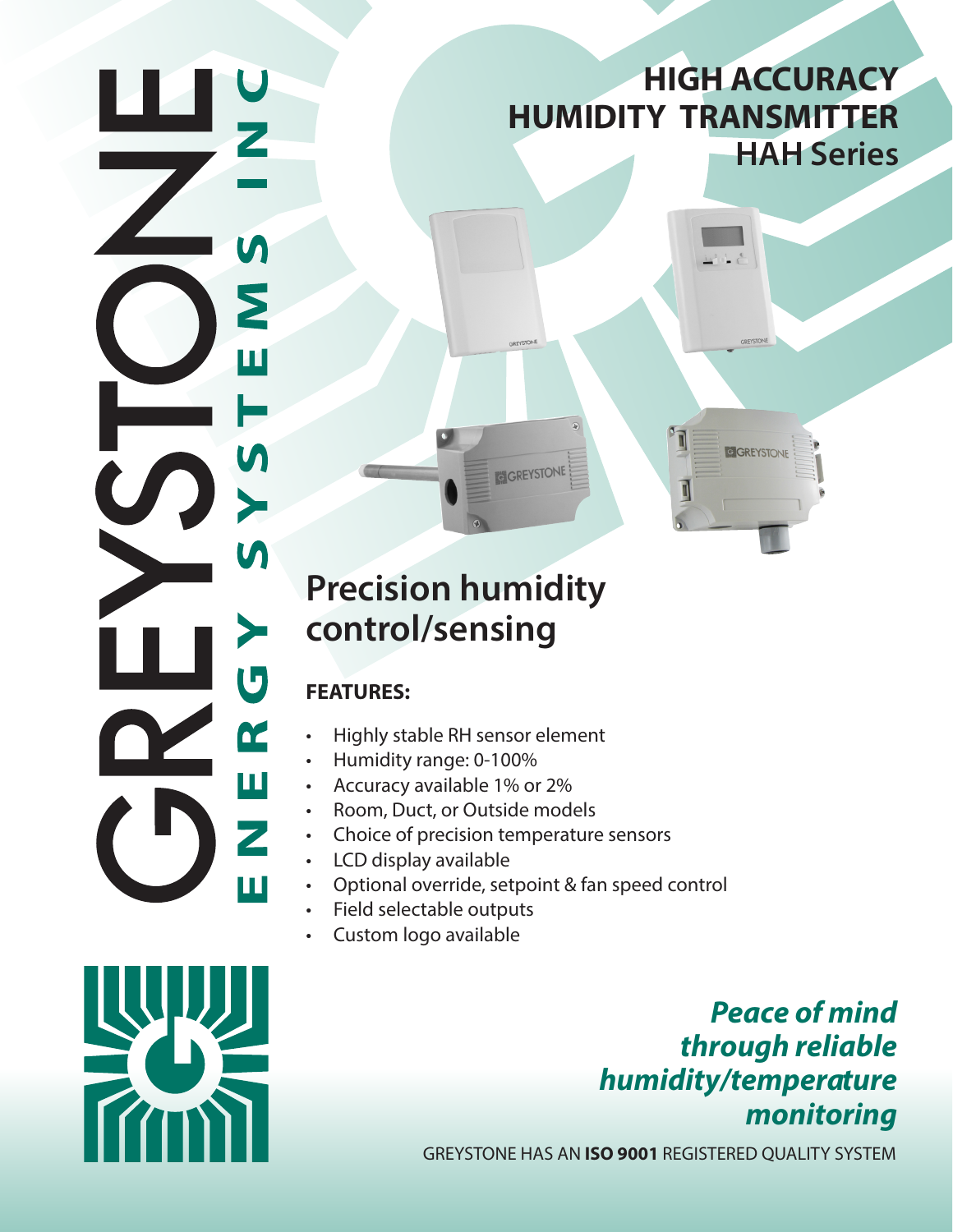### **DESCRIPTION:**

The HAHRC Series high accuracy room humidty transmitter uses a highly accurate and field-proven RH sensor in an attractive, low profile enclosure to monitor room relative humidity levels. Additional options include an occupancy override button, a communication jack, a fan speed switch, a slide-pot setpoint control, a resistive temperature sensor and a status LED or a LCD display. The RH output can be field selected as a linear 4-20 mA, 0-5 or 0-10 Vdc signal.

### **SPECIFICATIONS (HAHRC):**

| Consumption @ 24 Vdc  20 mA                             |                                                                           |
|---------------------------------------------------------|---------------------------------------------------------------------------|
|                                                         | Input Voltage Effect  Negligible over specified operating range           |
|                                                         |                                                                           |
|                                                         | Output Drive @24 Vdc  550 ohm max. for current, 10K ohms min. for voltage |
|                                                         |                                                                           |
| Internal Adjustments  ZERO and SPAN pots                |                                                                           |
|                                                         | Protection Circuitry Reverse voltage protected and output limited         |
|                                                         |                                                                           |
|                                                         |                                                                           |
|                                                         |                                                                           |
|                                                         |                                                                           |
|                                                         |                                                                           |
| <b>OPTIONS:</b>                                         |                                                                           |
| <b>Temperature</b>                                      |                                                                           |
|                                                         |                                                                           |
|                                                         |                                                                           |
|                                                         |                                                                           |
|                                                         | <b>RTD 1/3 DIN:</b> $\pm 0.1^{\circ}$ C @ 0 $^{\circ}$ C                  |
|                                                         | <b>RTD 1/10 DIN:</b> $\pm 0.03^{\circ}$ C @ 0°C                           |
|                                                         | <b>Thermistor (39):</b> $\pm 0.05^{\circ}$ C, 0-70 $^{\circ}$ C           |
|                                                         | <b>Thermistor (40/46):</b> $\pm 0.1^{\circ}$ C, 0-70 $^{\circ}$ C         |
| <b>Setpoint Adjustment</b>                              |                                                                           |
|                                                         |                                                                           |
|                                                         |                                                                           |
| Custom spans available  1K, 2K, 5K, 10K or 20K $\Omega$ |                                                                           |
|                                                         |                                                                           |
| <b>Manual Override</b>                                  |                                                                           |
|                                                         |                                                                           |
|                                                         |                                                                           |
|                                                         |                                                                           |
| <b>LCD Display</b>                                      |                                                                           |
|                                                         |                                                                           |
| Display Resolution  0.1° C/F                            |                                                                           |
|                                                         |                                                                           |
|                                                         |                                                                           |
|                                                         |                                                                           |
| <b>Status LED Input (N/A when LCD selected)</b>         |                                                                           |
|                                                         |                                                                           |
|                                                         |                                                                           |
|                                                         |                                                                           |
|                                                         |                                                                           |
| <b>Communication Jacks</b>                              |                                                                           |
|                                                         |                                                                           |
|                                                         |                                                                           |
| <b>Fan Speed Switch</b>                                 |                                                                           |
|                                                         |                                                                           |
|                                                         |                                                                           |
|                                                         |                                                                           |
|                                                         | Custom ranges available, contact Greystone                                |



GREYSTONE ENERGY SYSTEMS, INC.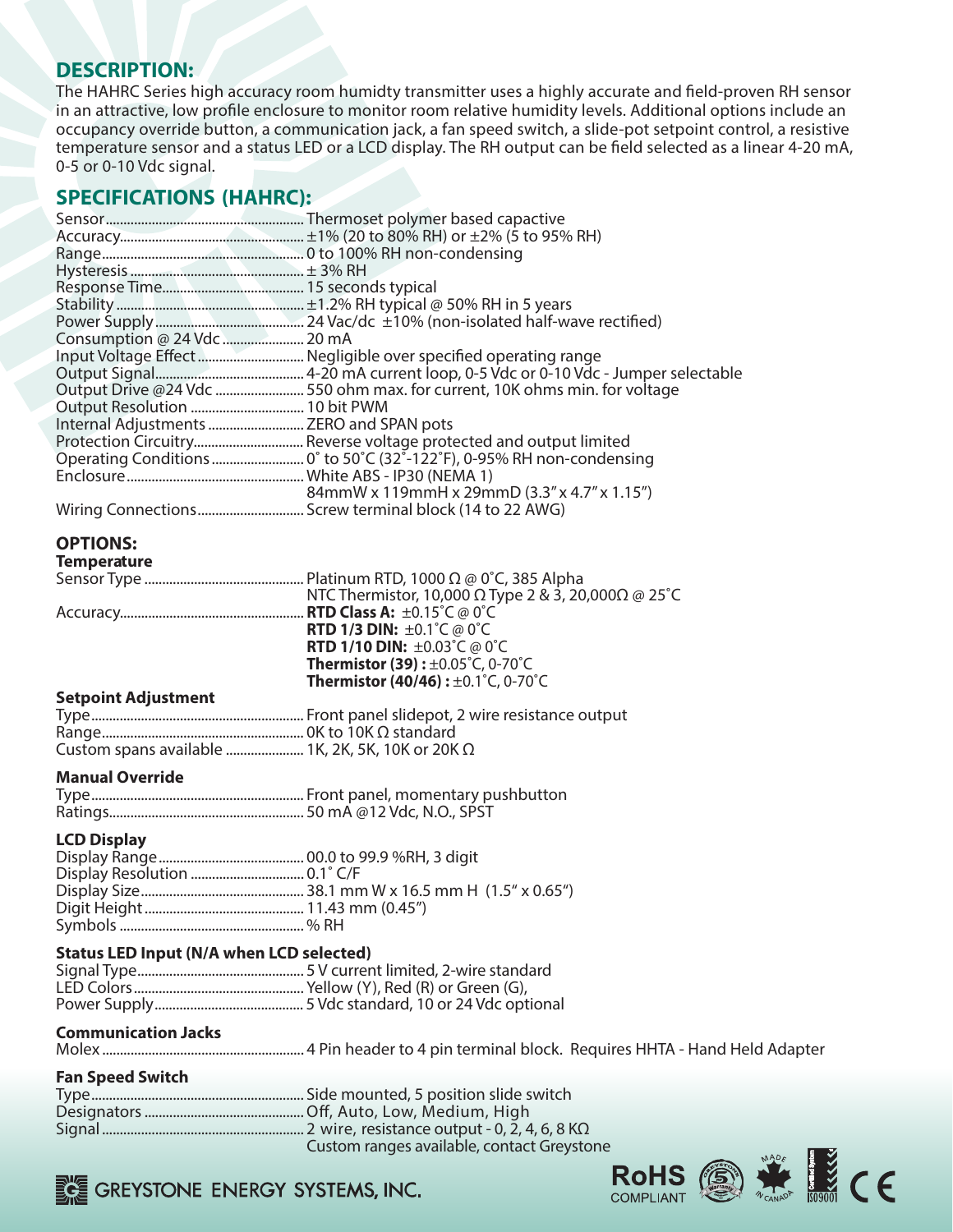### **PRODUCT ORDERING INFORMATION:**

| <b>MODEL</b> | <b>Product Description</b>                  |                                |                                        |                                                                                                                                                                                                                                                                                                                                                                                                                                                                                                        |  |  |  |
|--------------|---------------------------------------------|--------------------------------|----------------------------------------|--------------------------------------------------------------------------------------------------------------------------------------------------------------------------------------------------------------------------------------------------------------------------------------------------------------------------------------------------------------------------------------------------------------------------------------------------------------------------------------------------------|--|--|--|
| <b>HAHRC</b> | High Accuracy Room Humidity Transmitter     |                                |                                        |                                                                                                                                                                                                                                                                                                                                                                                                                                                                                                        |  |  |  |
|              | <b>CODE</b><br>1<br>$\overline{\mathbf{2}}$ | <b>RH Accuracy</b><br>1%<br>2% |                                        |                                                                                                                                                                                                                                                                                                                                                                                                                                                                                                        |  |  |  |
|              |                                             |                                |                                        |                                                                                                                                                                                                                                                                                                                                                                                                                                                                                                        |  |  |  |
|              |                                             | <b>CODE</b>                    | <b>Outputs</b>                         |                                                                                                                                                                                                                                                                                                                                                                                                                                                                                                        |  |  |  |
|              |                                             | N<br>L                         | No LCD<br><b>LCD</b>                   |                                                                                                                                                                                                                                                                                                                                                                                                                                                                                                        |  |  |  |
|              |                                             |                                | <b>CODE</b>                            | <b>Sensor</b>                                                                                                                                                                                                                                                                                                                                                                                                                                                                                          |  |  |  |
|              |                                             |                                | 18<br>48<br>22<br>39<br>55<br>40<br>46 | 1000 $\Omega$ Platinum, 385 Alpha, thin film, Class A<br>1000 $\Omega$ Platinum, 385 Alpha, thin film, 1/3 DIN<br>1000 Ω Platinum, 385 Alpha, thin film, 1/10 DIN<br>10,000 $\Omega$ , Type 2, NTC Thermistor, $\pm 0.05$ C<br>10,000 $\Omega$ , Type 2, NTC Thermistor, $\pm$ 0.03 C<br>10,000 $\Omega$ , Type 3, NTC Thermistor, $\pm 0.1$ C<br>20,000 Ω, NTC Thermistor, $±0.1$ C                                                                                                                   |  |  |  |
|              |                                             |                                |                                        | <b>CODE</b><br><b>Options (Multiple selections can be made)</b><br>P<br>0-10K linear slide pot for set point control (Other ranges available, contact Greystone)<br>S<br>Front panel push button momentary switch (NO)<br>Y<br>Yellow LED (n/a when LCD is selected)<br>$\mathbf R$<br>Red LED (n/a when LCD is selected)<br>G<br>Green LED (n/a when LCD is selected)<br>E<br>External jack for remote system access (4-pin header)<br>F<br>Fan Speed Switch, 5 position, (Off, Auto, Low, Mid, High) |  |  |  |
|              |                                             |                                |                                        |                                                                                                                                                                                                                                                                                                                                                                                                                                                                                                        |  |  |  |
| <b>HAHRC</b> | 2                                           |                                | 18                                     | <b>Typical Model Number</b><br>P<br>S                                                                                                                                                                                                                                                                                                                                                                                                                                                                  |  |  |  |

Greystone Energy Systems, Inc. reserves the right to make design modifications without prior notice.

### **PCB/WIRING INFORMATION Te**



| Terminal                                     | <b>Function</b>                                                                                      |  |  |  |
|----------------------------------------------|------------------------------------------------------------------------------------------------------|--|--|--|
| <b>POWER</b>                                 | From +24 Vac/dc of controller or power supply                                                        |  |  |  |
| COMMON                                       | To GND or COMMON of controller<br>(for 24 Vac power or voltage output signal only)                   |  |  |  |
| OUTPUT                                       | RH output to analog input of controller<br>4-20 mA or 0-5/0-10 Vdc                                   |  |  |  |
| SETPNT +                                     | Slide-pot output to analog input of controller                                                       |  |  |  |
| <b>SETPNT -</b>                              | (resistive output)                                                                                   |  |  |  |
| TEMP +                                       | Temperature sensor output to analog input of                                                         |  |  |  |
| TEMP -                                       | controller (resistive output)                                                                        |  |  |  |
| LED+                                         | Positive input to LED (anode) from digital output                                                    |  |  |  |
| LED -                                        | Negative input to LED (cathode), 5Vdc standard                                                       |  |  |  |
| SWITCH +                                     | Override switch $+$ to digital input of controller                                                   |  |  |  |
| <b>SWITCH-</b>                               | Override switch - to COMMON of controller                                                            |  |  |  |
| FAN +                                        | Fan speed switch $+$ to analog input of controller                                                   |  |  |  |
| FAN -                                        | Fan speed switch - to COMMON of controller                                                           |  |  |  |
| 1<br>2<br>3<br>4                             | To External Jack PIN 1<br>To External Jack PIN 2<br>To External Jack PIN 3<br>To External Jack PIN 4 |  |  |  |
| * Some models do not have all these features |                                                                                                      |  |  |  |

\*\*To save on number of connection wires, all GND or COMMON may connected together.

\*\*\*Illustration shows standard wiring configuration. Custom configurations are available. Please contact Greystone.

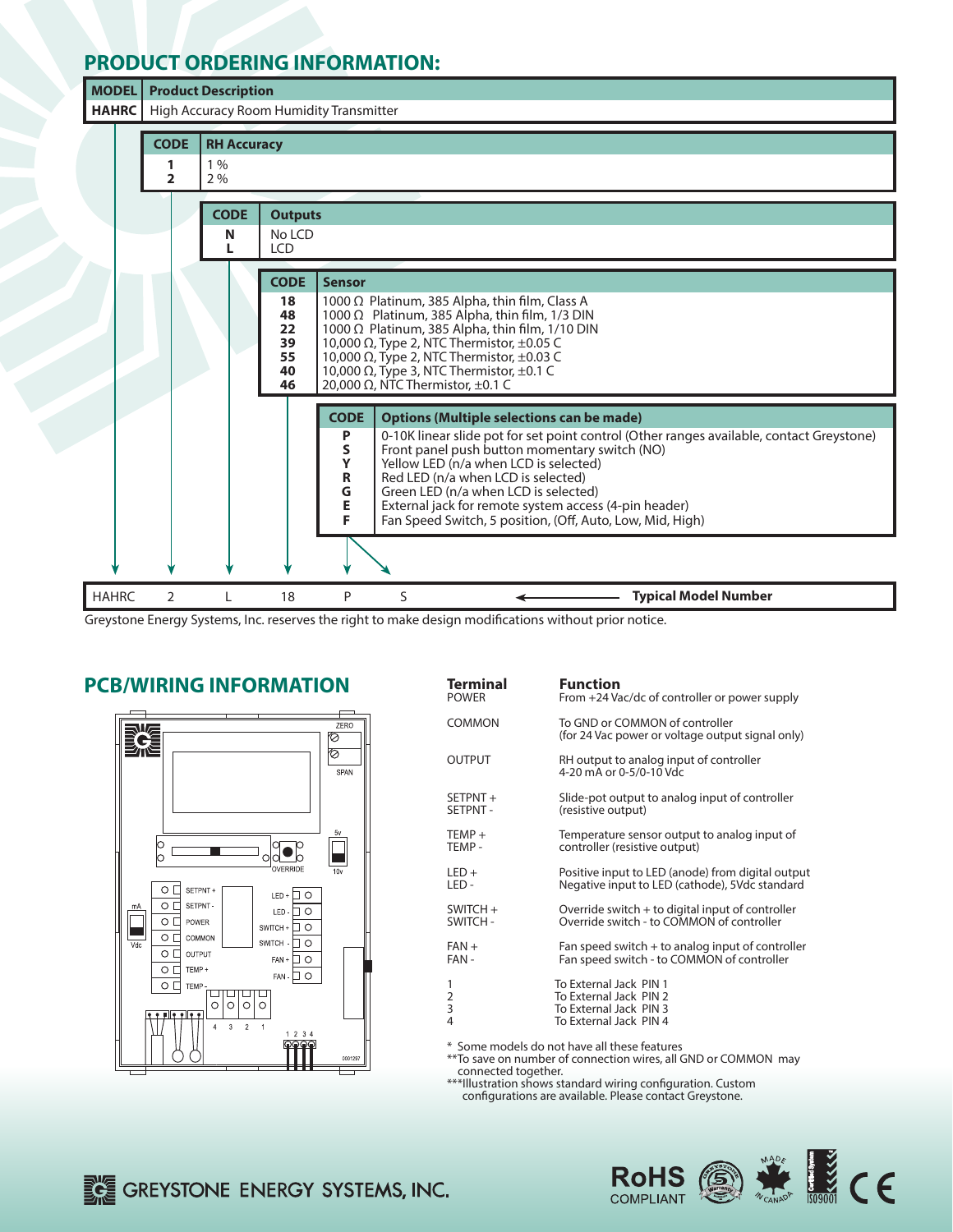### **DESCRIPTION:**

The HAH series of high accuracy duct and outside humidity transmitters are designed for use in environmental monitoring and control systems where high performance and stability are demanded. It's state-of-the-art design combines digital linearization and temperature compensation with a world class capacitive sensor for reliability and accuracy in even the most critical applications. Various models cover many aspects of RH measurement and several optional features are available to meet virtually all HVAC applications.

### **SPECIFICATION (HAHD & HAHO):**

| Temperature Dependence ±0.05% RH/ °C                  |                                                                                           |
|-------------------------------------------------------|-------------------------------------------------------------------------------------------|
|                                                       |                                                                                           |
|                                                       |                                                                                           |
|                                                       |                                                                                           |
| Sensor Response Time 15 seconds typical               |                                                                                           |
|                                                       |                                                                                           |
| Operating Temperature  -40° to 85°C (-40° to 185°F)   |                                                                                           |
|                                                       |                                                                                           |
|                                                       |                                                                                           |
|                                                       |                                                                                           |
|                                                       |                                                                                           |
|                                                       |                                                                                           |
|                                                       |                                                                                           |
| Output Drive at 24 Vdc550 ohms max for current output |                                                                                           |
|                                                       | 10K ohms min for voltage output                                                           |
|                                                       | Internal Adjustments Clearly marked ZERO and SPAN pots                                    |
|                                                       |                                                                                           |
|                                                       |                                                                                           |
|                                                       | B - Round Grey ABS - UL94-V0, IP65 (Nema 4X), 91mm (3.6") diameter x 53mm (2.1") deep     |
|                                                       | C - PVC, IP65 (Nema 4X), 102x63x58mm (4"w x 3.3"h x 2.1"d)                                |
|                                                       | D - Hinged Grey ABS - UL94-V0, IP61, IP65 (Nema 4X), 122x112x63mm (4.8"w x 4.8"h x 2.5"d) |
|                                                       |                                                                                           |
|                                                       | stainless steel with porous filter                                                        |
| <b>OPTIONS:</b>                                       |                                                                                           |
| <b>High Accuracy Temperature Sensor</b>               |                                                                                           |
|                                                       |                                                                                           |
|                                                       | NTC Thermistor, 10,000 $\Omega$ Type 2 & 3, 20,000 $\Omega \otimes 25^{\circ}$ C          |
|                                                       |                                                                                           |
|                                                       | RTD 1/3 DIN: ±0.1°C @ 0°C                                                                 |
|                                                       | <b>RTD 1/10 DIN: ±0.03°C @ 0°C</b>                                                        |
|                                                       | <b>Thermistor (39):</b> $\pm 0.05^{\circ}$ C, 0-70 $^{\circ}$ C                           |
|                                                       | <b>Thermistor (40/46):</b> $\pm 0.1^{\circ}$ C, 0-70 $^{\circ}$ C                         |
|                                                       | <b>Thermistor (55):</b> $\pm 0.03^{\circ}$ C, 0-70 $^{\circ}$ C                           |
|                                                       |                                                                                           |



**EXECUTE CONSIDER ENERGY SYSTEMS, INC.**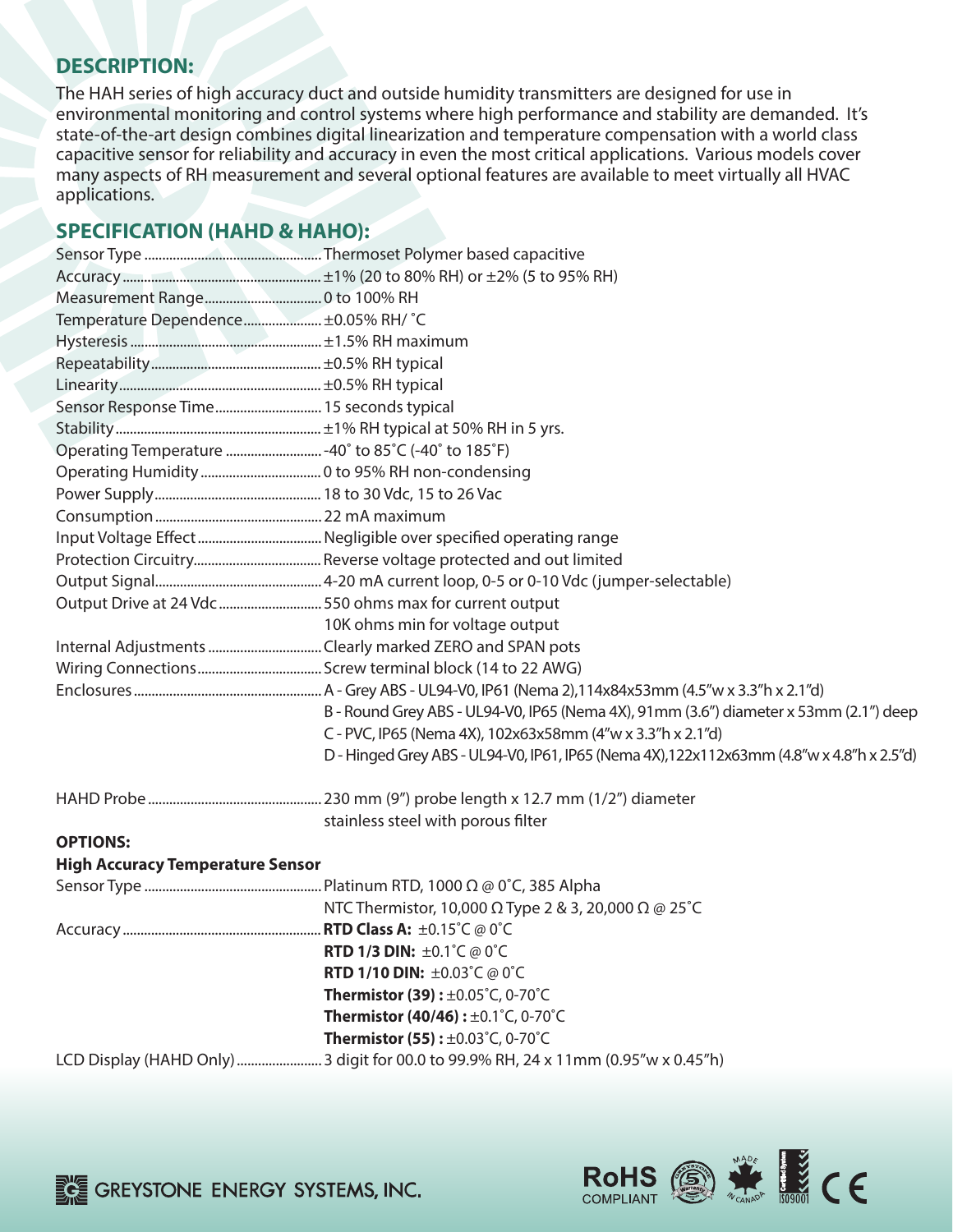### **PRODUCT ORDERING INFORMATION**



 1000 Ω Platinum, 385 Alpha, thin film, Class A  $\vert$  1000  $\Omega$  Platinum, 385 Alpha, thin film, 1/3 DIN  $\begin{bmatrix} 1000 \Omega \end{bmatrix}$  Platinum, 385 Alpha, thin film, 1/10 DIN **39**  $\begin{bmatrix} 10,000 \Omega \end{bmatrix}$  Type 2, NTC Thermistor, ±0.05 C  $\left\{ \begin{array}{l} 10,000 \Omega, \text{Type 2, NTC Thermistor, } \pm 0.05 \text{ C} \\ 10,000 \Omega, \text{Type 2, NTC Thermistor, } \pm 0.03 \text{ C} \end{array} \right\}$ 10,000 Ω, Type 2, NTC Thermistor, ±0.03 C

**HAH D 2 18 - 40** 10,000 Ω, Type 3, NTC Thermistor, ±0.1 C  **46** 20,000 Ω, NTC Thermistor, ±0.1 C  **CODE Options L** LCD display (HAHDA Only)

Greystone Energy Systems, Inc. reserves the right to make design modifications without prior notice.

#### **DIMENSIONS:**